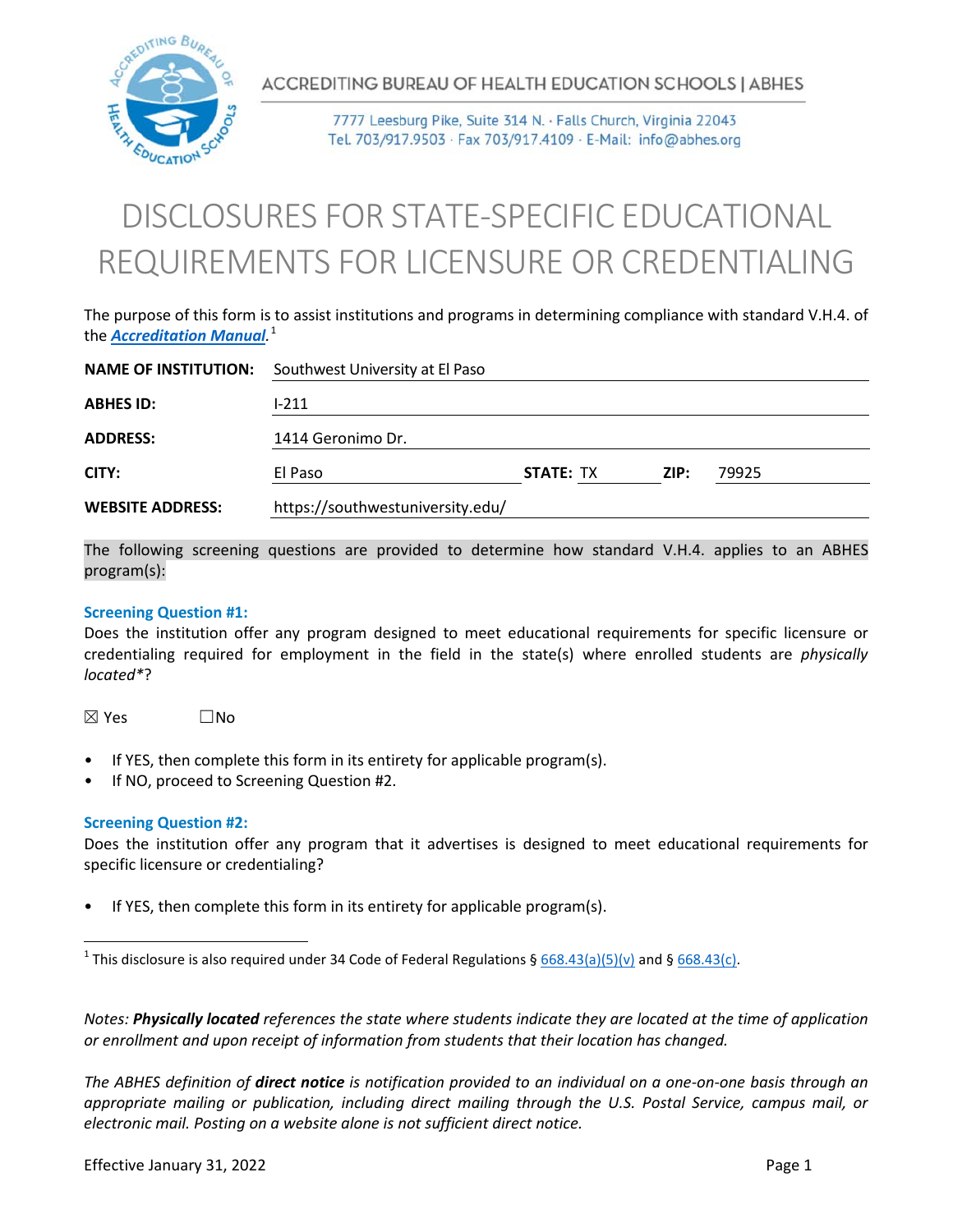If NO to both screening questions, then the institution must check this box  $\Box$  and state in its Self-Evaluation Report (SER) or other applicable ABHES correspondence that "standard, V.H.4. does not apply to the program(s) offered at this time."



**This section must be completed for any institution that answered "Yes" to either of the above screening questions for program(s) designed or advertised to meet educational requirements for specific licensure or credentialing.**

| <b>Program Name</b> | Method(s) of<br>Delivery*<br>(Residential; Blended;<br>and/or Full Distance<br>Education, as applicable) | Credential<br>Awarded<br>(Diploma,<br>Certificate, or Type<br>of Degree) | Name of License<br>or Credential<br><b>Required for</b><br>Employment in<br>field** | Name of License<br>or Credential<br>Advertised *** |
|---------------------|----------------------------------------------------------------------------------------------------------|--------------------------------------------------------------------------|-------------------------------------------------------------------------------------|----------------------------------------------------|
| <b>Nursing</b>      | Residential; Blended                                                                                     | Associate of<br><b>Applied Science</b>                                   | <b>NCLEX-RN</b>                                                                     | NCLEX-RN                                           |
| Surgical Technology | Residential; Blended                                                                                     | Associate of<br><b>Applied Science</b>                                   | CST/TS-C                                                                            | TS-C                                               |

**\*Method of Delivery:** Identify the delivery method(s) utilized in each program per the most recent ABHES approval letter or as reflected in the initial accreditation application.

**\*\*Name of License or Credential**: Identify the name of the license or credential required per state law for program graduates to obtain employment in the field (e.g., passing the NCLEX examination is required in most states for graduates of a nursing program to obtain licensure to work in the field).

**\*\*\*Name of the License or Credential Advertised:** For program(s) advertised by the institution to meet educational requirements for specific licensure or credentialing, identify the name of the license or credential in the designated column. For example, an institution may advertise that graduates of its occupational therapy assistant program may be eligible to sit for the Certified Occupational Therapy Assistant (COTA) credential. If this credential is not manded by state law for graduates to obtain in-field employment, but the institution advertises that completion of its occupational therapy assistant program provides eligibility for that credential, then COTA should be identified in the designated column as the name of credential advertised.

*Notes: Physically located references the state where students indicate they are located at the time of application or enrollment and upon receipt of information from students that their location has changed.*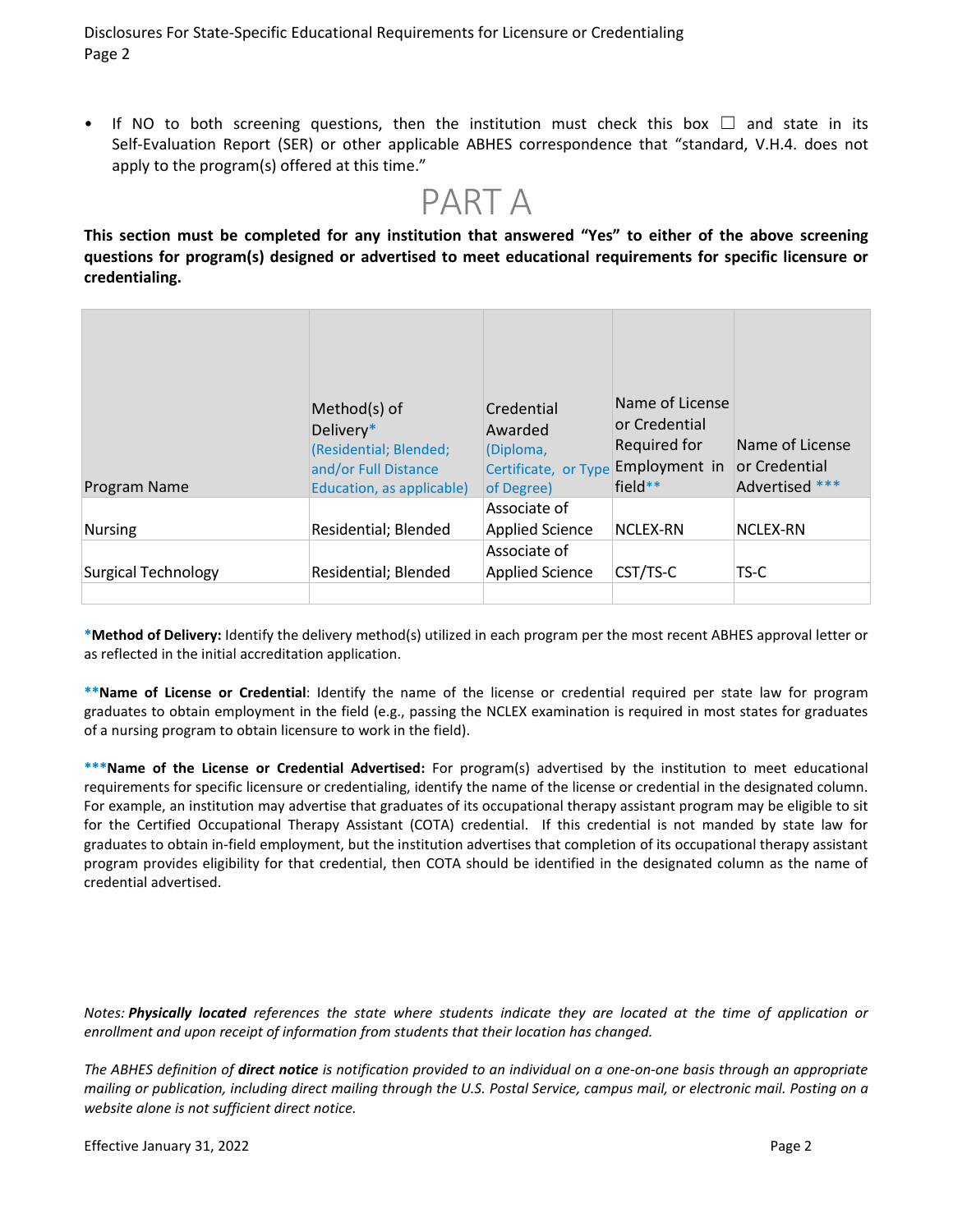

#### **This section must be completed for any institution that answered "Yes" to either of the above screening questions for program(s) designed or advertised to meet educational requirements for specific licensure or credentialing required for employment in the field.**

The institution is required to evidence that it provides general disclosures regarding whether completion of a program would be sufficient to meet licensure or credentialing requirements in the state where the student is *physically located*\* for that occupation by placing each state in one of the following categories:

| Program Name and Credential<br>Awarded | Indicate state(s)*<br>where enrolled<br>students are<br>physically located. | List the state(s)*<br>where the institution<br>determined that<br>program curriculum<br>meets the state<br>educational<br>requirements for a<br>license or credential<br><b>COLUMN A -</b><br>V.H.4.(i)a | List the state(s)*<br>where the institution determined<br>determined that<br>program curriculum<br>does not meet the<br>state educational<br>requirements for a<br>license or credential<br><b>COLUMN B -</b><br>V.H.4.(i)b | List the state(s)*<br>where the<br>institution has not<br>whether its<br>curriculum meets<br>the state<br>educational<br>requirements for a<br>license or credential<br><b>COLUMN C -</b><br>V.H.4.(i)c                                                                                            |
|----------------------------------------|-----------------------------------------------------------------------------|----------------------------------------------------------------------------------------------------------------------------------------------------------------------------------------------------------|-----------------------------------------------------------------------------------------------------------------------------------------------------------------------------------------------------------------------------|----------------------------------------------------------------------------------------------------------------------------------------------------------------------------------------------------------------------------------------------------------------------------------------------------|
| Nursing (AAS)                          | ТX                                                                          | ТX                                                                                                                                                                                                       | N/A                                                                                                                                                                                                                         | AL, AK, American<br>Samoa, AZ, AR,<br>CA, CO, CT, DE, FL,<br>GA, Guam, HI, ID,<br>IL, IA, KS, KY, LA,<br>ME, MA, MI, MN,<br>MS, MO, MT, NE,<br>NV, NH, NJ, NM,<br>NY, NC, ND, N.<br>Marianas Island,<br>OH, OK, OR, PA,<br>PR, RI, SC, SD, TN,<br>TX, UT, VT, Virgin<br>Islands, WA, WV,<br>WI, WY |
|                                        |                                                                             |                                                                                                                                                                                                          |                                                                                                                                                                                                                             | AL, AK, American                                                                                                                                                                                                                                                                                   |
|                                        |                                                                             |                                                                                                                                                                                                          |                                                                                                                                                                                                                             | Samoa, AZ, AR,<br>CA, CO, CT, DE, FL,<br>GA, Guam, HI, ID,<br>IL, IA, KS, KY, LA,                                                                                                                                                                                                                  |
| <b>Surgical Technology (AAS)</b>       | ТX                                                                          | ТX                                                                                                                                                                                                       | N/A                                                                                                                                                                                                                         | ME, MA, MI, MN,                                                                                                                                                                                                                                                                                    |

*Notes: Physically located references the state where students indicate they are located at the time of application or enrollment and upon receipt of information from students that their location has changed.*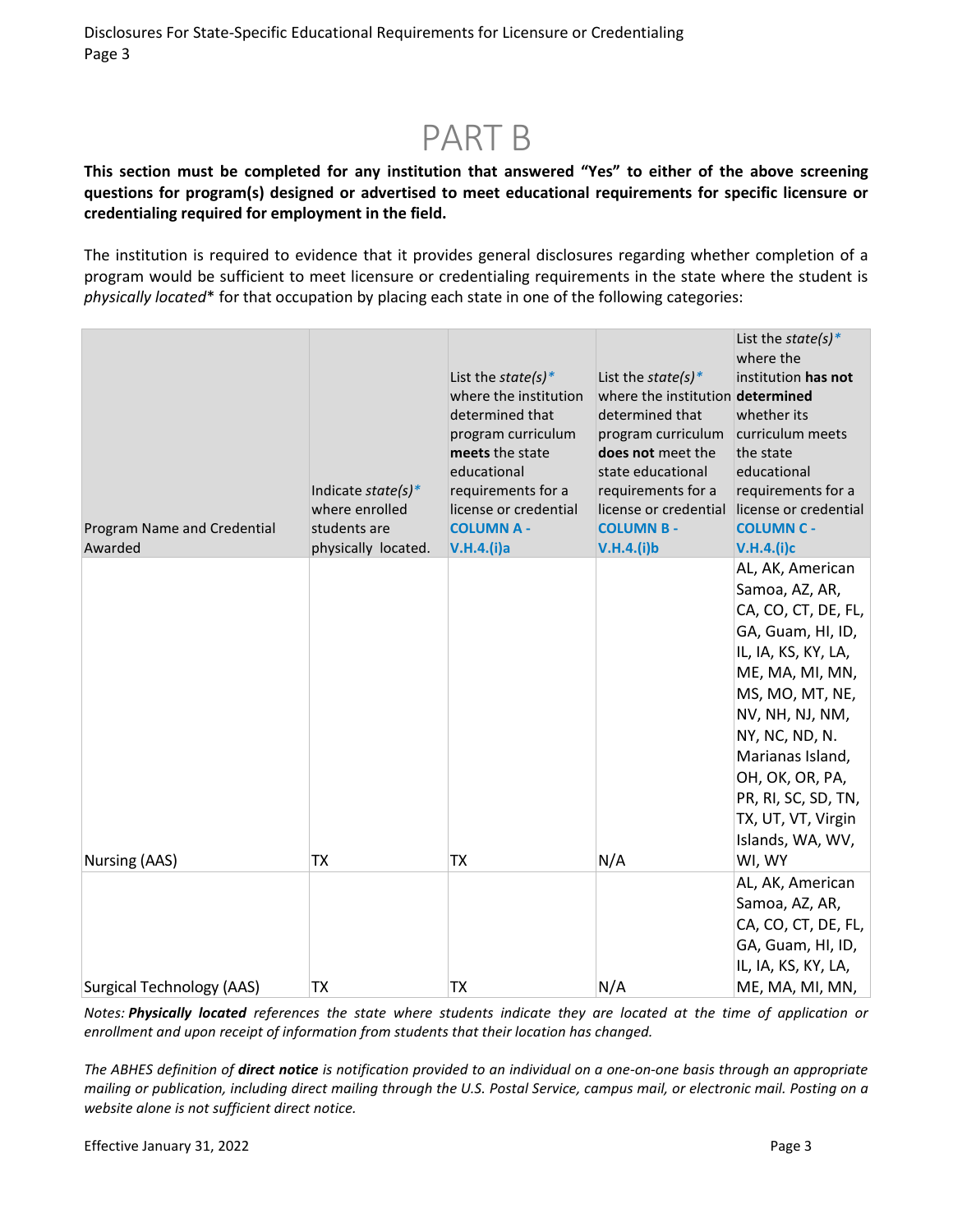|                                    |    |    |     | MS, MO, MT, NE,     |
|------------------------------------|----|----|-----|---------------------|
|                                    |    |    |     | NV, NH, NJ, NM,     |
|                                    |    |    |     | NY, NC, ND, N.      |
|                                    |    |    |     | Marianas Island,    |
|                                    |    |    |     | OH, OK, OR, PA,     |
|                                    |    |    |     | PR, RI, SC, SD, TN, |
|                                    |    |    |     | TX, UT, VT, Virgin  |
|                                    |    |    |     | Islands, WA, WV,    |
|                                    |    |    |     | WI, WY              |
|                                    |    |    |     | AL, AK, American    |
|                                    |    |    |     | Samoa, AZ, AR,      |
|                                    |    |    |     | CA, CO, CT, DE, FL, |
|                                    |    |    |     | GA, Guam, HI, ID,   |
|                                    |    |    |     | IL, IA, KS, KY, LA, |
|                                    |    |    |     | ME, MA, MI, MN,     |
|                                    |    |    |     | MS, MO, MT, NE,     |
|                                    |    |    |     | NV, NH, NJ, NM,     |
|                                    |    |    |     | NY, NC, ND, N.      |
|                                    |    |    |     | Marianas Island,    |
|                                    |    |    |     | OH, OK, OR, PA,     |
|                                    |    |    |     | PR, RI, SC, SD, TN, |
|                                    |    |    |     | TX, UT, VT, Virgin  |
|                                    |    |    |     | Islands, WA, WV,    |
| Health Administration (BS)         | ТX | TХ | N/A | WI, WY              |
|                                    |    |    |     | AL, AK, American    |
|                                    |    |    |     | Samoa, AZ, AR,      |
|                                    |    |    |     | CA, CO, CT, DE, FL, |
|                                    |    |    |     | GA, Guam, HI, ID,   |
|                                    |    |    |     | IL, IA, KS, KY, LA, |
|                                    |    |    |     | ME, MA, MI, MN,     |
|                                    |    |    |     | MS, MO, MT, NE,     |
|                                    |    |    |     | NV, NH, NJ, NM,     |
|                                    |    |    |     | NY, NC, ND, N.      |
|                                    |    |    |     | Marianas Island,    |
|                                    |    |    |     | OH, OK, OR, PA,     |
|                                    |    |    |     | PR, RI, SC, SD, TN, |
|                                    |    |    |     | TX, UT, VT, Virgin  |
|                                    |    |    |     | Islands, WA, WV,    |
| <b>Medical Assisting (AAS)</b>     | ТX | ТX | N/A | WI, WY              |
|                                    |    |    |     | AL, AK, American    |
|                                    |    |    |     | Samoa, AZ, AR,      |
| <b>Health Administration (AAS)</b> | ТX | TX | N/A | CA, CO, CT, DE, FL, |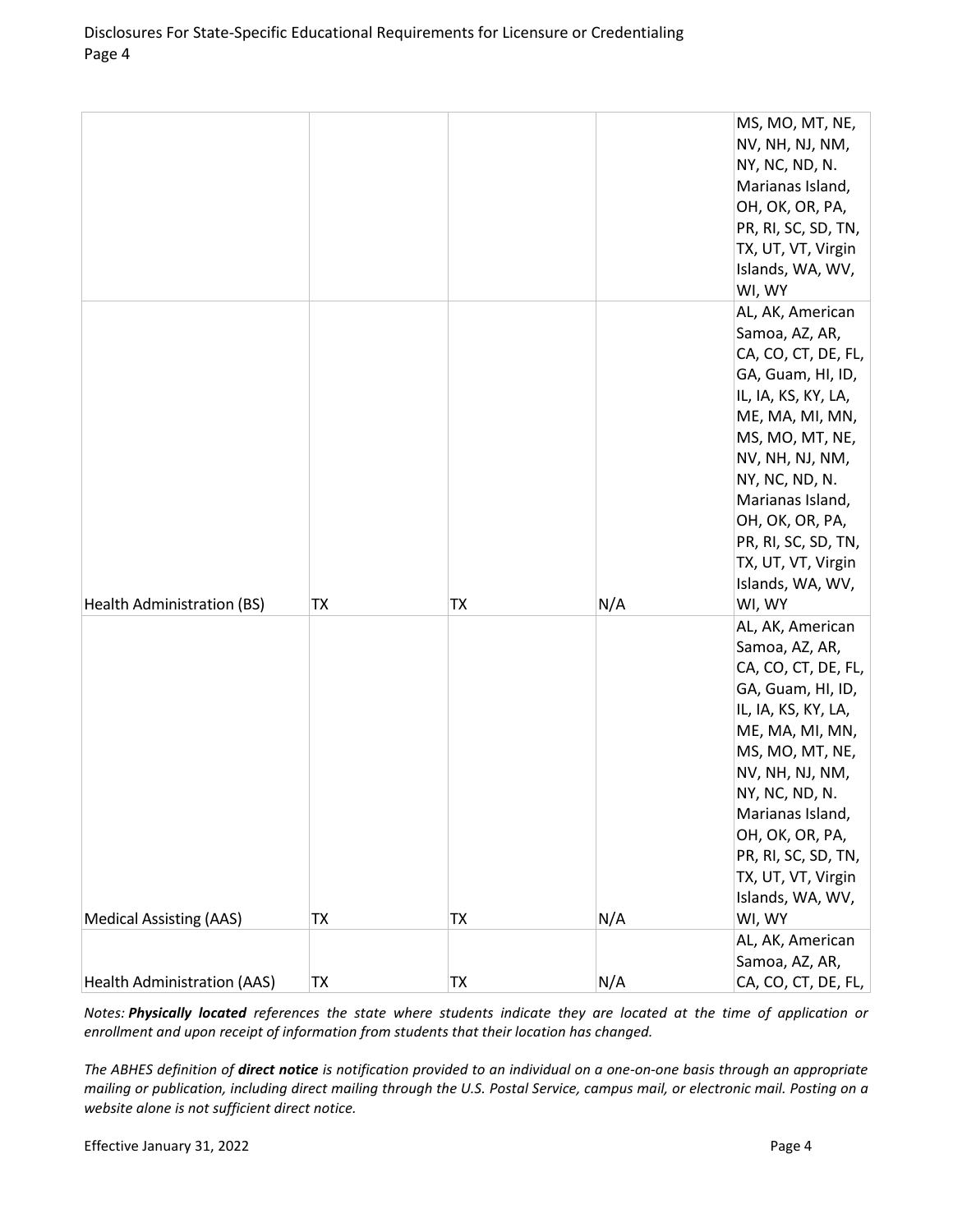|                                               |    |           |     | GA, Guam, HI, ID,<br>IL, IA, KS, KY, LA,<br>ME, MA, MI, MN,<br>MS, MO, MT, NE,<br>NV, NH, NJ, NM,<br>NY, NC, ND, N.<br>Marianas Island,<br>OH, OK, OR, PA,                                                                                                                                         |
|-----------------------------------------------|----|-----------|-----|----------------------------------------------------------------------------------------------------------------------------------------------------------------------------------------------------------------------------------------------------------------------------------------------------|
|                                               |    |           |     | PR, RI, SC, SD, TN,<br>TX, UT, VT, Virgin<br>Islands, WA, WV,<br>WI, WY                                                                                                                                                                                                                            |
| Medical Coding and Billing (AAS)   TX         |    | TΧ        | N/A | AL, AK, American<br>Samoa, AZ, AR,<br>CA, CO, CT, DE, FL,<br>GA, Guam, HI, ID,<br>IL, IA, KS, KY, LA,<br>ME, MA, MI, MN,<br>MS, MO, MT, NE,<br>NV, NH, NJ, NM,<br>NY, NC, ND, N.<br>Marianas Island,<br>OH, OK, OR, PA,<br>PR, RI, SC, SD, TN,<br>TX, UT, VT, Virgin<br>Islands, WA, WV,<br>WI, WY |
|                                               |    |           |     | AL, AK, American<br>Samoa, AZ, AR,<br>CA, CO, CT, DE, FL,<br>GA, Guam, HI, ID,<br>IL, IA, KS, KY, LA,<br>ME, MA, MI, MN,<br>MS, MO, MT, NE,<br>NV, NH, NJ, NM,<br>NY, NC, ND, N.<br>Marianas Island,<br>OH, OK, OR, PA,<br>PR, RI, SC, SD, TN,<br>TX, UT, VT, Virgin                               |
| <b>Medical Laboratory Technology</b><br>(AAS) | TX | <b>TX</b> | N/A | Islands, WA, WV,<br>WI, WY                                                                                                                                                                                                                                                                         |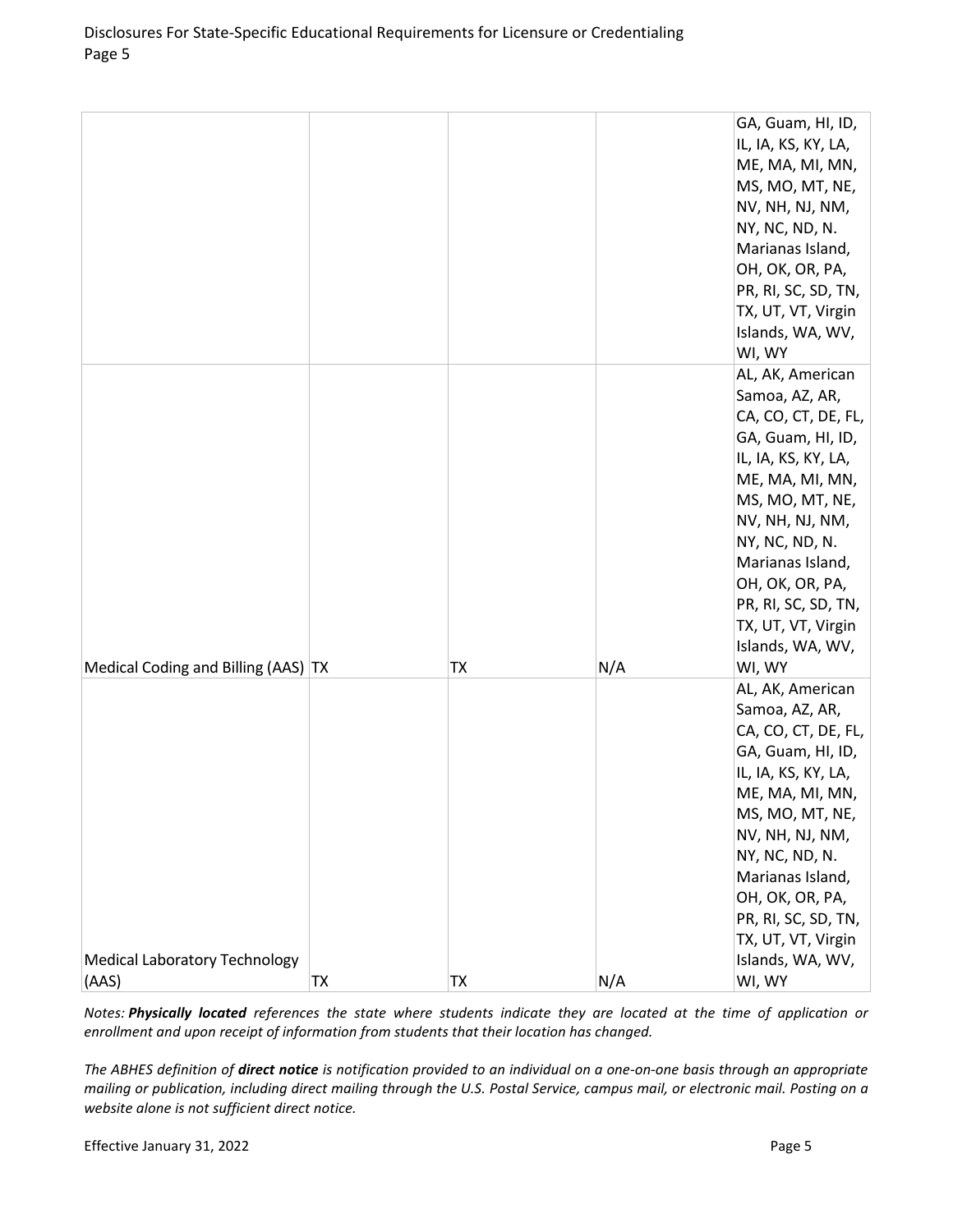|                               |           |           |     | AL, AK, American    |
|-------------------------------|-----------|-----------|-----|---------------------|
|                               |           |           |     | Samoa, AZ, AR,      |
|                               |           |           |     | CA, CO, CT, DE, FL, |
|                               |           |           |     | GA, Guam, HI, ID,   |
|                               |           |           |     | IL, IA, KS, KY, LA, |
|                               |           |           |     | ME, MA, MI, MN,     |
|                               |           |           |     | MS, MO, MT, NE,     |
|                               |           |           |     | NV, NH, NJ, NM,     |
|                               |           |           |     | NY, NC, ND, N.      |
|                               |           |           |     | Marianas Island,    |
|                               |           |           |     | OH, OK, OR, PA,     |
|                               |           |           |     | PR, RI, SC, SD, TN, |
|                               |           |           |     | TX, UT, VT, Virgin  |
| Ophthalmology Technician      |           |           |     | Islands, WA, WV,    |
| (AAS)                         | <b>TX</b> | <b>TX</b> | N/A | WI, WY              |
|                               |           |           |     | AL, AK, American    |
|                               |           |           |     | Samoa, AZ, AR,      |
|                               |           |           |     | CA, CO, CT, DE, FL, |
|                               |           |           |     | GA, Guam, HI, ID,   |
|                               |           |           |     | IL, IA, KS, KY, LA, |
|                               |           |           |     | ME, MA, MI, MN,     |
|                               |           |           |     | MS, MO, MT, NE,     |
|                               |           |           |     | NV, NH, NJ, NM,     |
|                               |           |           |     | NY, NC, ND, N.      |
|                               |           |           |     | Marianas Island,    |
|                               |           |           |     | OH, OK, OR, PA,     |
|                               |           |           |     | PR, RI, SC, SD, TN, |
|                               |           |           |     | TX, UT, VT, Virgin  |
| Medical Assistant/Laboratory  |           |           |     | Islands, WA, WV,    |
| Assistant (Certificate)       | ТX        | TX        | N/A | WI, WY              |
|                               |           |           |     | AL, AK, American    |
|                               |           |           |     | Samoa, AZ, AR,      |
|                               |           |           |     | CA, CO, CT, DE, FL, |
|                               |           |           |     | GA, Guam, HI, ID,   |
|                               |           |           |     | IL, IA, KS, KY, LA, |
|                               |           |           |     | ME, MA, MI, MN,     |
|                               |           |           |     | MS, MO, MT, NE,     |
|                               |           |           |     | NV, NH, NJ, NM,     |
|                               |           |           |     | NY, NC, ND, N.      |
|                               |           |           |     | Marianas Island,    |
| Diagnostic Medical Sonography |           |           |     | OH, OK, OR, PA,     |
| (AAS)                         | TX        | <b>TX</b> | N/A | PR, RI, SC, SD, TN, |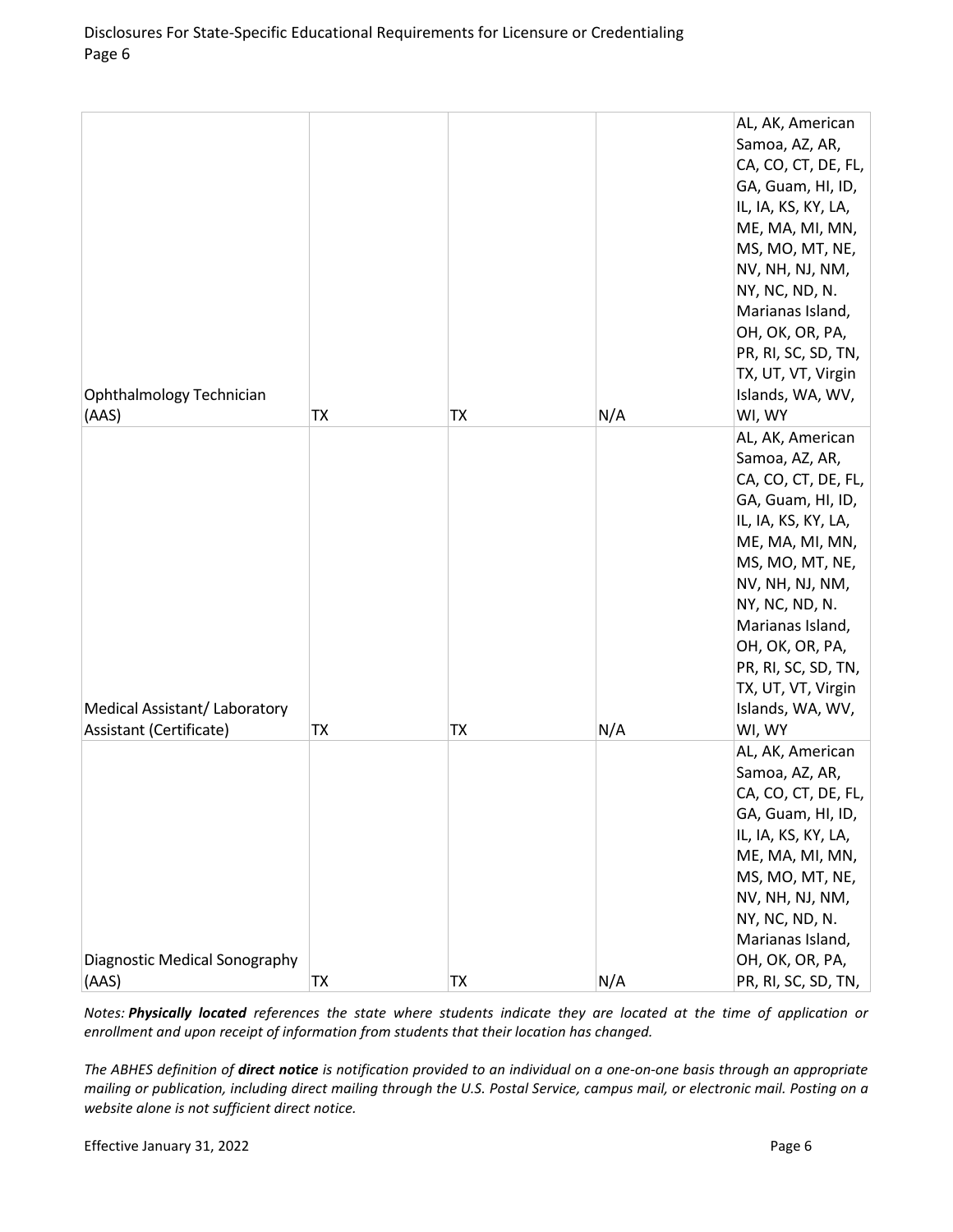|                                 |           |           |     | TX, UT, VT, Virgin  |
|---------------------------------|-----------|-----------|-----|---------------------|
|                                 |           |           |     | Islands, WA, WV,    |
|                                 |           |           |     | WI, WY              |
|                                 |           |           |     | AL, AK, American    |
|                                 |           |           |     | Samoa, AZ, AR,      |
|                                 |           |           |     | CA, CO, CT, DE, FL, |
|                                 |           |           |     | GA, Guam, HI, ID,   |
|                                 |           |           |     | IL, IA, KS, KY, LA, |
|                                 |           |           |     | ME, MA, MI, MN,     |
|                                 |           |           |     | MS, MO, MT, NE,     |
|                                 |           |           |     | NV, NH, NJ, NM,     |
|                                 |           |           |     | NY, NC, ND, N.      |
|                                 |           |           |     | Marianas Island,    |
|                                 |           |           |     | OH, OK, OR, PA,     |
|                                 |           |           |     | PR, RI, SC, SD, TN, |
|                                 |           |           |     | TX, UT, VT, Virgin  |
|                                 |           |           |     | Islands, WA, WV,    |
| Radiological Sciences (AAS)     | TX        | TX        | N/A | WI, WY              |
|                                 |           |           |     | AL, AK, American    |
|                                 |           |           |     | Samoa, AZ, AR,      |
|                                 |           |           |     | CA, CO, CT, DE, FL, |
|                                 |           |           |     | GA, Guam, HI, ID,   |
|                                 |           |           |     | IL, IA, KS, KY, LA, |
|                                 |           |           |     | ME, MA, MI, MN,     |
|                                 |           |           |     | MS, MO, MT, NE,     |
|                                 |           |           |     | NV, NH, NJ, NM,     |
|                                 |           |           |     | NY, NC, ND, N.      |
|                                 |           |           |     | Marianas Island,    |
|                                 |           |           |     | OH, OK, OR, PA,     |
|                                 |           |           |     | PR, RI, SC, SD, TN, |
|                                 |           |           |     | TX, UT, VT, Virgin  |
| <b>Computed Tomography</b>      |           |           |     | Islands, WA, WV,    |
| (Certificate)                   | ТX        | ТX        | N/A | WI, WY              |
|                                 |           |           |     | AL, AK, American    |
|                                 |           |           |     | Samoa, AZ, AR,      |
|                                 |           |           |     | CA, CO, CT, DE, FL, |
|                                 |           |           |     | GA, Guam, HI, ID,   |
|                                 |           |           |     | IL, IA, KS, KY, LA, |
|                                 |           |           |     | ME, MA, MI, MN,     |
|                                 |           |           |     | MS, MO, MT, NE,     |
|                                 |           |           |     | NV, NH, NJ, NM,     |
| <b>Business Management (BS)</b> | <b>TX</b> | <b>TX</b> | N/A | NY, NC, ND, N.      |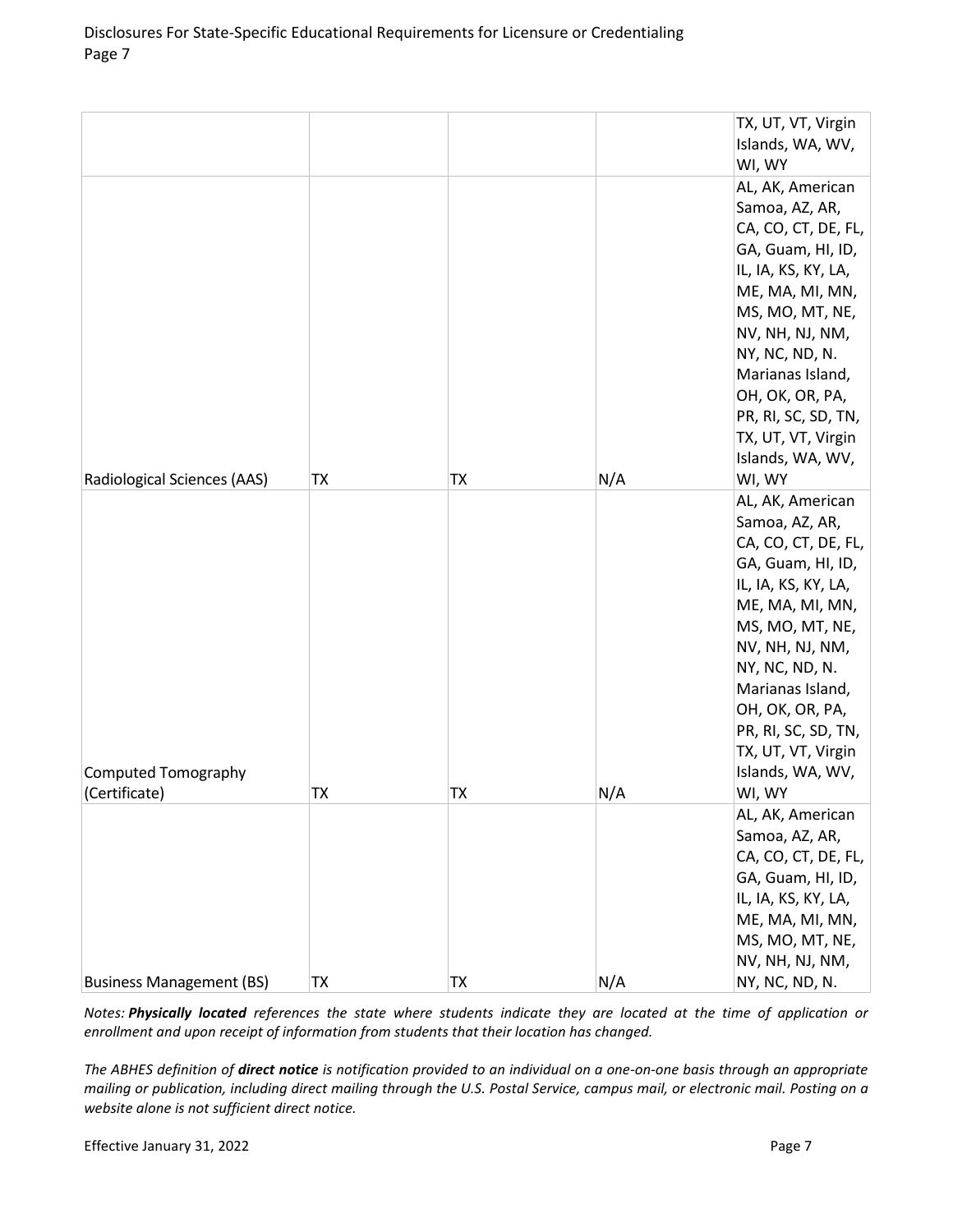|                                 |           |           |     | Marianas Island,    |
|---------------------------------|-----------|-----------|-----|---------------------|
|                                 |           |           |     | OH, OK, OR, PA,     |
|                                 |           |           |     | PR, RI, SC, SD, TN, |
|                                 |           |           |     | TX, UT, VT, Virgin  |
|                                 |           |           |     | Islands, WA, WV,    |
|                                 |           |           |     | WI, WY              |
|                                 |           |           |     | AL, AK, American    |
|                                 |           |           |     | Samoa, AZ, AR,      |
|                                 |           |           |     | CA, CO, CT, DE, FL, |
|                                 |           |           |     | GA, Guam, HI, ID,   |
|                                 |           |           |     | IL, IA, KS, KY, LA, |
|                                 |           |           |     | ME, MA, MI, MN,     |
|                                 |           |           |     | MS, MO, MT, NE,     |
|                                 |           |           |     | NV, NH, NJ, NM,     |
|                                 |           |           |     | NY, NC, ND, N.      |
|                                 |           |           |     | Marianas Island,    |
|                                 |           |           |     | OH, OK, OR, PA,     |
|                                 |           |           |     | PR, RI, SC, SD, TN, |
|                                 |           |           |     | TX, UT, VT, Virgin  |
| <b>Business Management and</b>  |           |           |     | Islands, WA, WV,    |
| <b>Accounting Systems (AAS)</b> | ТX        | TX        | N/A | WI, WY              |
|                                 |           |           |     | AL, AK, American    |
|                                 |           |           |     | Samoa, AZ, AR,      |
|                                 |           |           |     | CA, CO, CT, DE, FL, |
|                                 |           |           |     | GA, Guam, HI, ID,   |
|                                 |           |           |     | IL, IA, KS, KY, LA, |
|                                 |           |           |     | ME, MA, MI, MN,     |
|                                 |           |           |     | MS, MO, MT, NE,     |
|                                 |           |           |     | NV, NH, NJ, NM,     |
|                                 |           |           |     | NY, NC, ND, N.      |
|                                 |           |           |     | Marianas Island,    |
|                                 |           |           |     | OH, OK, OR, PA,     |
|                                 |           |           |     | PR, RI, SC, SD, TN, |
|                                 |           |           |     | TX, UT, VT, Virgin  |
| <b>Computer Information</b>     |           |           |     | Islands, WA, WV,    |
| <b>Technology Systems (AAS)</b> | TX        | TX        | N/A | WI, WY              |
|                                 |           |           |     | AL, AK, American    |
|                                 |           |           |     | Samoa, AZ, AR,      |
|                                 |           |           |     | CA, CO, CT, DE, FL, |
|                                 |           |           |     | GA, Guam, HI, ID,   |
|                                 |           |           |     | IL, IA, KS, KY, LA, |
| Automotive Technology (AAS)     | <b>TX</b> | <b>TX</b> | N/A | ME, MA, MI, MN,     |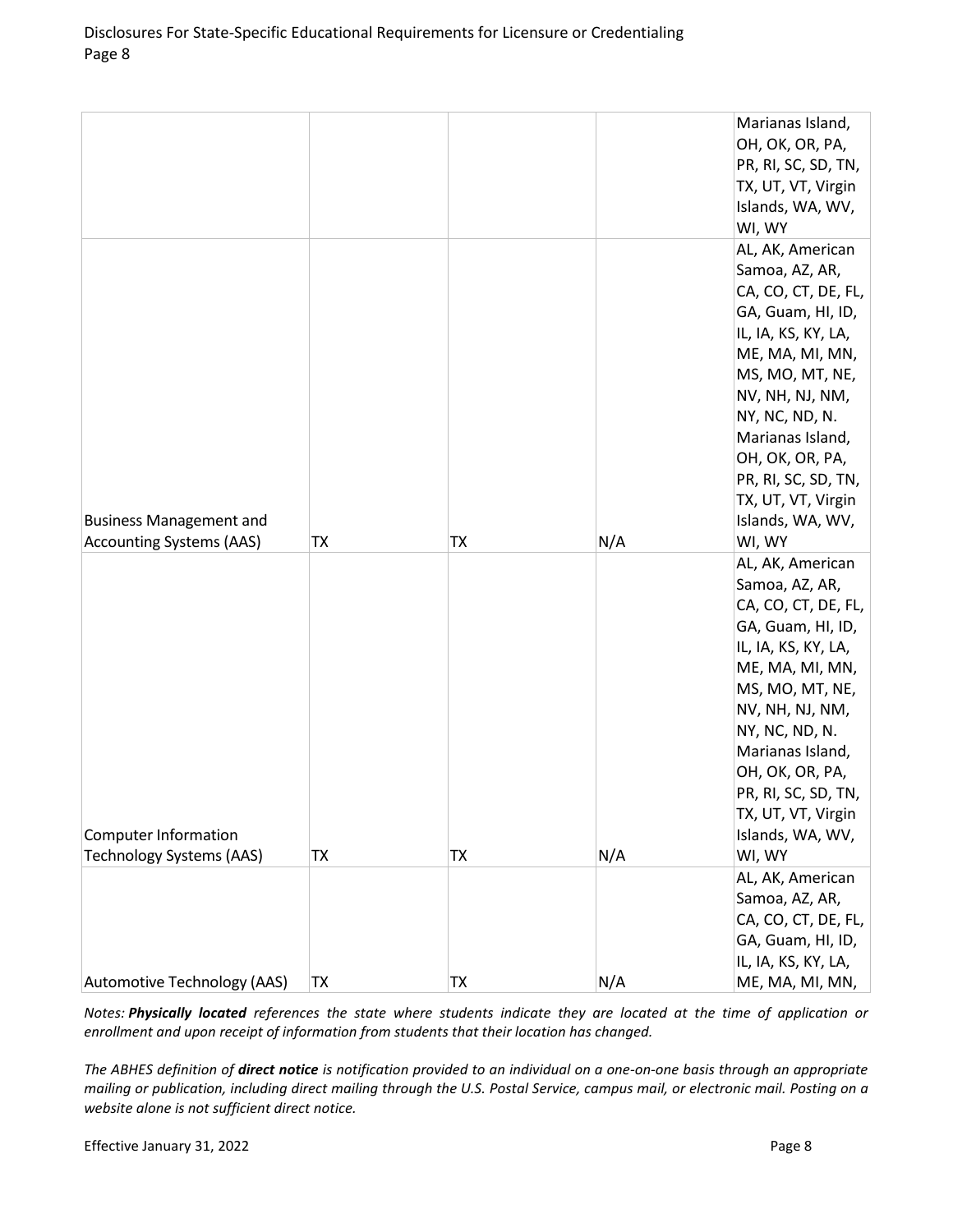|                              |           |    |     | MS, MO, MT, NE,     |
|------------------------------|-----------|----|-----|---------------------|
|                              |           |    |     | NV, NH, NJ, NM,     |
|                              |           |    |     | NY, NC, ND, N.      |
|                              |           |    |     | Marianas Island,    |
|                              |           |    |     | OH, OK, OR, PA,     |
|                              |           |    |     | PR, RI, SC, SD, TN, |
|                              |           |    |     | TX, UT, VT, Virgin  |
|                              |           |    |     | Islands, WA, WV,    |
|                              |           |    |     | WI, WY              |
|                              |           |    |     | AL, AK, American    |
|                              |           |    |     | Samoa, AZ, AR,      |
|                              |           |    |     | CA, CO, CT, DE, FL, |
|                              |           |    |     | GA, Guam, HI, ID,   |
|                              |           |    |     | IL, IA, KS, KY, LA, |
|                              |           |    |     | ME, MA, MI, MN,     |
|                              |           |    |     | MS, MO, MT, NE,     |
|                              |           |    |     | NV, NH, NJ, NM,     |
|                              |           |    |     | NY, NC, ND, N.      |
|                              |           |    |     | Marianas Island,    |
|                              |           |    |     | OH, OK, OR, PA,     |
|                              |           |    |     | PR, RI, SC, SD, TN, |
|                              |           |    |     | TX, UT, VT, Virgin  |
|                              |           |    |     | Islands, WA, WV,    |
| Diesel Technology (AAS)      | <b>TX</b> | TX | N/A | WI, WY              |
|                              |           |    |     | AL, AK, American    |
|                              |           |    |     | Samoa, AZ, AR,      |
|                              |           |    |     | CA, CO, CT, DE, FL, |
|                              |           |    |     | GA, Guam, HI, ID,   |
|                              |           |    |     | IL, IA, KS, KY, LA, |
|                              |           |    |     | ME, MA, MI, MN,     |
|                              |           |    |     | MS, MO, MT, NE,     |
|                              |           |    |     | NV, NH, NJ, NM,     |
|                              |           |    |     | NY, NC, ND, N.      |
|                              |           |    |     | Marianas Island,    |
|                              |           |    |     | OH, OK, OR, PA,     |
|                              |           |    |     | PR, RI, SC, SD, TN, |
|                              |           |    |     | TX, UT, VT, Virgin  |
|                              |           |    |     | Islands, WA, WV,    |
| <b>Welding (Certificate)</b> | TX        | TX | N/A | WI, WY              |

*\**Per the ABHES Glossary, "*State(s)" is defined as the 50 United States of America, including the District of Columbia and the U.S. Territories.*

*Notes: Physically located references the state where students indicate they are located at the time of application or enrollment and upon receipt of information from students that their location has changed.*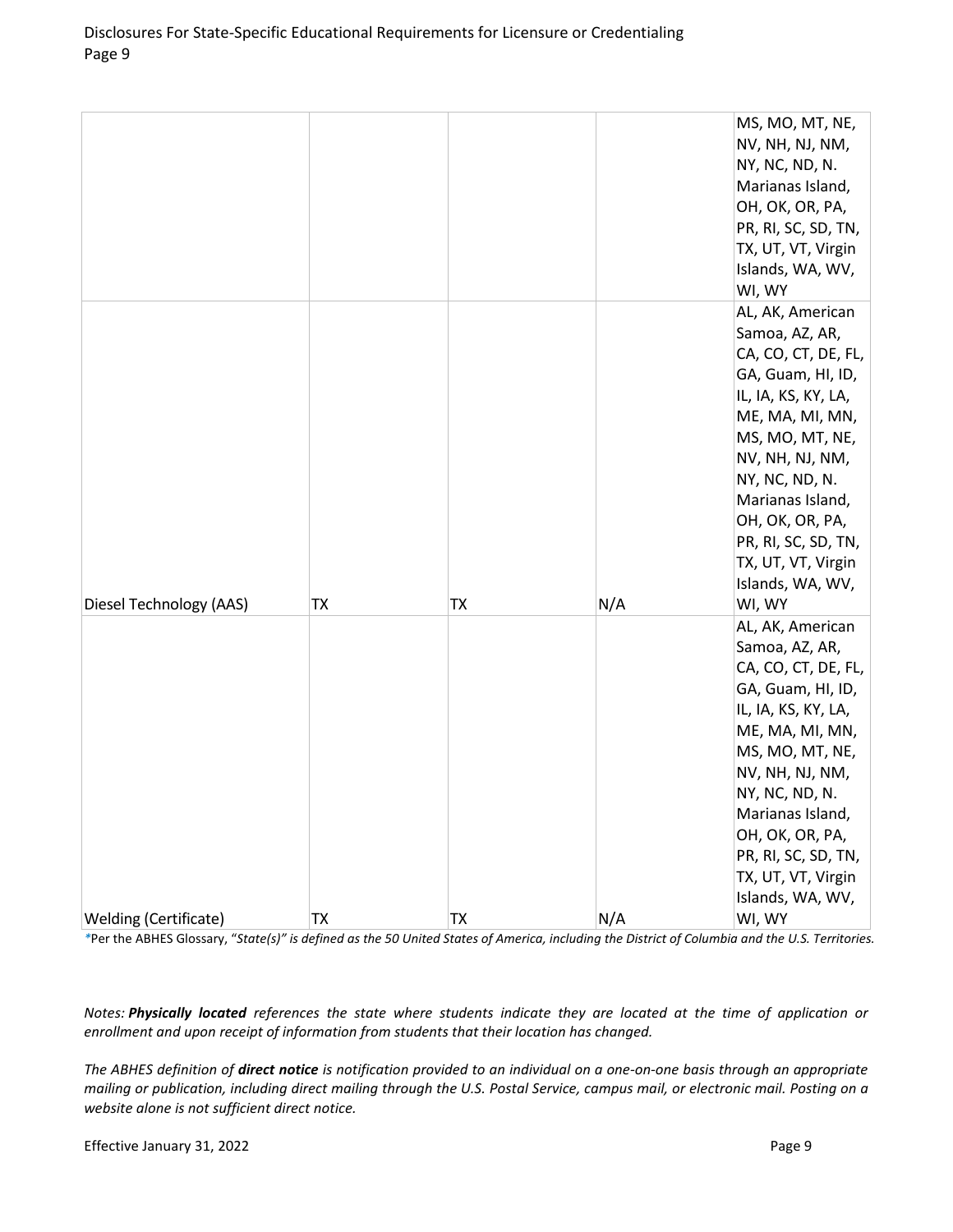1) **Describe where the institution provides general disclosures regarding whether completion of the program(s) would be sufficient to meet licensure or credentialing requirements where the student is**  *physically located***\*.** 

The institution provides general disclosures regarding whether completion of the programs would be sufficient to meet licensure or credentialing requirements on our institution's website it will be found on the Consumer Information section, Discretion of Programs State Licensure. <https://southwestuniversity.edu/consumer-information/>

- 2) **Describe how the institution determines where students are** *physically located\** **at the time of admission.** The institution provides its program listed under the licensure agreement as residential and blended courses in El Paso, Texas. The students are notified in the admission process that the completion of program must be done in the state of Texas. Any further questions regarding this topic refer to the institution's website.
- 3) **For each prospective or enrolled student located in the state(s) identified in Column B and Column C, describe how the institution provides** *direct notice\** **of the institution's determination whether completion of the applicable program(s) would be sufficient to meet licensure or certification requirements.**

For each prospective or enrolled students will be notified during their school orientation process.

4) **Describe how the institution determines if a student's physical location has changed to another state since admission.**

The students must notify the program director upon notice of relocation to another state since time of admission.

5) **Describe how the institution or program provides** *direct notice\** **within 14 calendar days to students after a determination that their physical location changed to another state or if the institution has revised their determination of the program's sufficiency.** 

The program director will notify in writing within those 14 calendar days concerning the students change of residency.

*Notes: Physically located references the state where students indicate they are located at the time of application or enrollment and upon receipt of information from students that their location has changed.*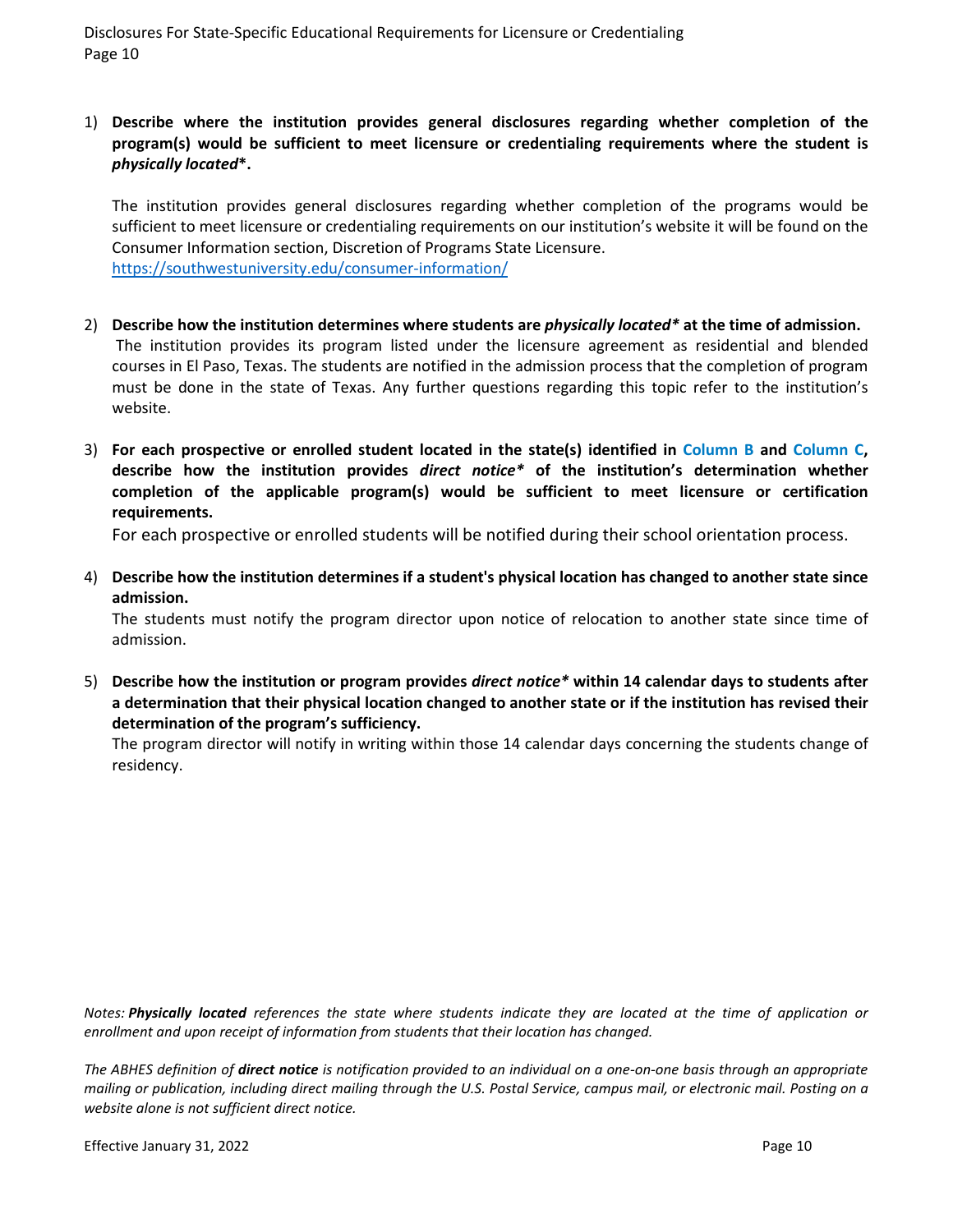## ATTESTATION

I certify to the best of my knowledge that the information submitted within this form is current and correct. I understand that it is the institution's responsibility to demonstrate compliance with the ABHES Accreditation Standards as outlined in the *Accreditation Manual* and that the Commission's deliberations and decisions are made on the basis of the written record.

I understand that failure to evidence the information provided herein and attached hereto this form may result in a delay and/or the Commission taking a negative action.



**Name:** Jeremy Burciaga

**Title:** Vice President

**Date:** Friday, February 4, 2022

*Notes: Physically located references the state where students indicate they are located at the time of application or enrollment and upon receipt of information from students that their location has changed.*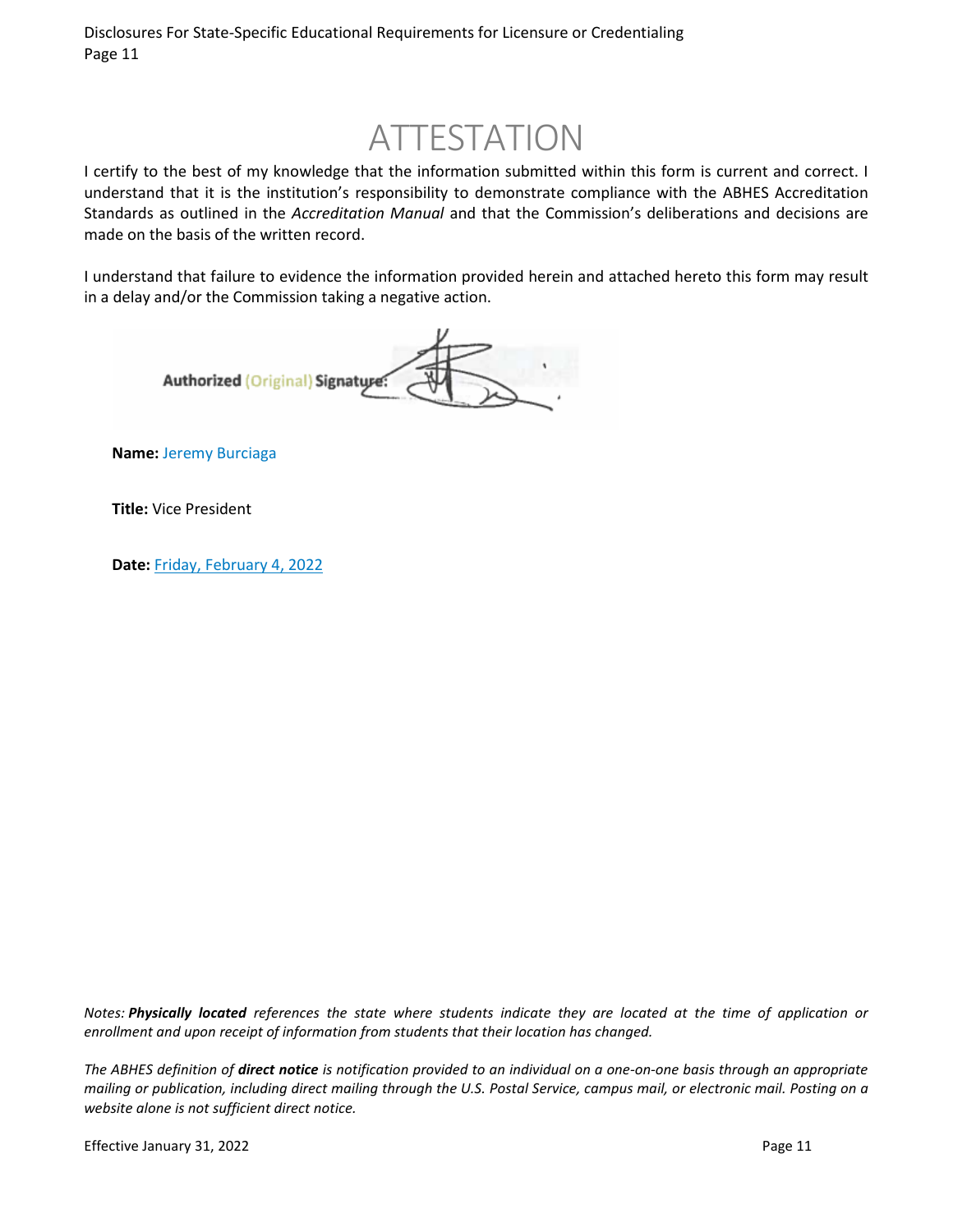

### Discretion of Program State Licensure

The Institution adheres to all state regulations and accreditation standards set by ABHES the Institution's national accrediting body. Graduates of the Institution's programs meet education requirements for credentialing in Texas for the specific credentialing opportunities offered through completion of that specific program. This includes:

AAS MA, AAS MLT, AAS MCB, AAS HA, BS HA, CT, AAS DMS, AAS MRI, AAS N, BSN, AAS OPT, AAS BM, BS BM, AAS DT, AAS AT, AAS WMMD, AAS CITS, AAS ST, Welding, AAS BMHSS and BS RS

Educational requirements for credentialing may vary in different states as summarized below.

Graduates of the Associate of Applied Science in Nursing Program meet educational requirements for the following credentials in the state of Texas. It is not determined if additional credentialing is required in the other 49 states:

• NCLEX

Graduates of the Associate of Applied Science in Surgical Technology Program meet educational requirements for the following credentials in the state of Texas. It is not determined if additional credentialing is required in the other 49 states:

• NCCT

Graduates of the Associate in Radiological Sciences Program meet educational requirements for the following credentials in the state of Texas. It is not determined if additional credentialing is required in the other 49 states:

*Notes: Physically located references the state where students indicate they are located at the time of application or enrollment and upon receipt of information from students that their location has changed.*